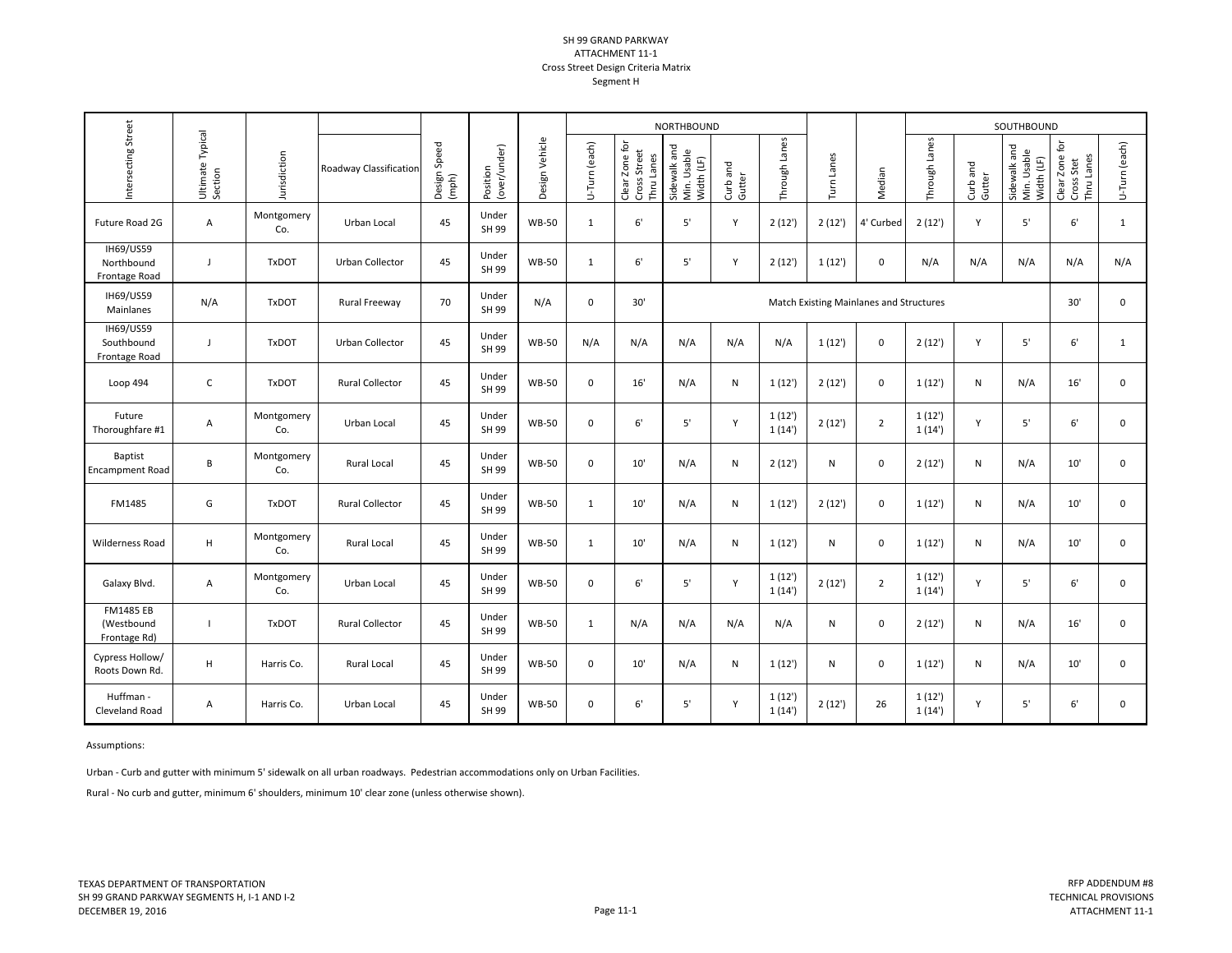## SH 99 GRAND PARKWAY ATTACHMENT 11‐1Cross Street Design Criteria Matrix Segment H

|                                              |                             |              |                        |                       |                          |                |               | EASTBOUND                                    |                                           |                    |                  |              |                |                 |                    | WESTBOUND                                 |                                            |               |
|----------------------------------------------|-----------------------------|--------------|------------------------|-----------------------|--------------------------|----------------|---------------|----------------------------------------------|-------------------------------------------|--------------------|------------------|--------------|----------------|-----------------|--------------------|-------------------------------------------|--------------------------------------------|---------------|
| Intersecting Street                          | Ultimate Typical<br>Section | Jurisdiction | Roadway Classification | Design Speed<br>(mph) | Position<br>(over/under) | Design Vehicle | U-Turn (each) | Clear Zone for<br>Cross Street<br>Thru Lanes | Sidewalk and<br>Min. Usable<br>Width (LF) | Curb and<br>Gutter | Through Lanes    | Turn Lanes   | Median         | Through Lanes   | Curb and<br>Gutter | Sidewalk and<br>Min. Usable<br>Width (LF) | Clear Zone for<br>Thru Lanes<br>Cross Stet | U-Turn (each) |
| Future<br>Thoroughfare #2<br>(Miller Wilson) | Α                           | Liberty Co.  | Urban Local            | 45                    | Under<br>SH 99           | <b>WB-50</b>   | $\mathbf 0$   | 6'                                           | 5'                                        | Y                  | 1(12')<br>1(14') | 2(12')       | 26             | 1(12')<br>1(14) | Y                  | 5'                                        | 6'                                         | 0             |
| Future<br>Thoroughfare #3<br>(Community)     | Α                           | Liberty Co.  | Urban Local            | 45                    | Under<br>SH 99           | <b>WB-50</b>   | $\mathbf 0$   | 6'                                           | 5'                                        | Y                  | 1(12')<br>1(14)  | 2(12')       | 26             | 1(12')<br>1(14) | Y                  | 5'                                        | 6'                                         | $\mathbf 0$   |
| Future<br>Thoroughfare #3A*<br>(Wolf Trot)   | Α                           | Liberty Co.  | Urban Local            | 45                    | Under<br>SH 99           | <b>WB-50</b>   | $\mathbf 0$   | 6'                                           | 5'                                        | $\mathsf{v}$       | 1(12')<br>1(14)  | 2(12')       | 26             | 1(12')<br>1(14) | $\mathsf{Y}$       | 5'                                        | 6'                                         | $\mathbf 0$   |
| Future<br>Thoroughfare #4<br>(Kingwood)      | Α                           | Liberty Co.  | Urban Collector        | 45                    | Under<br>SH 99           | <b>WB-50</b>   | $\Omega$      | 6'                                           | 5'                                        | Y                  | 1(12')<br>1(14)  | 2(12')       | $\overline{2}$ | 1(12')<br>1(14) | Y                  | 5'                                        | 6'                                         | $\mathbf 0$   |
| CR622                                        | B                           | Liberty Co.  | Rural Local            | 45                    | Under<br>SH 99           | <b>WB-50</b>   | $\mathbf 0$   | 10'                                          | N/A                                       | ${\sf N}$          | 2(12')           | $\mathsf{N}$ | $\mathbf 0$    | 2(12')          | ${\sf N}$          | N/A                                       | 10'                                        | $\mathbf 0$   |
| <b>FM686</b>                                 | D                           | <b>TxDOT</b> | <b>Rural Collector</b> | 45                    | Under<br>SH 99           | <b>WB-50</b>   | $\mathbf 0$   | 16'                                          | N/A                                       | N                  | 2(12')           | 2(12')       | $\mathbf 0$    | 2(12')          | N                  | N/A                                       | 16'                                        | $\mathbf 0$   |
| CR621                                        | В                           | Liberty Co.  | Rural Local            | 45                    | Under<br>SH 99           | <b>WB-50</b>   | $\mathbf 0$   | 10'                                          | N/A                                       | ${\sf N}$          | 2(12')           | $\mathsf{N}$ | $\mathbf 0$    | 2(12')          | ${\sf N}$          | N/A                                       | 10'                                        | $\mathbf 0$   |
| FM1960                                       | D                           | <b>TxDOT</b> | <b>Rural Arterial</b>  | 45                    | Under<br>SH 99           | <b>WB-50</b>   | $\mathbf 0$   | 16'                                          | N/A                                       | N                  | 2(12')           | 2(12')       | $\mathbf 0$    | 2(12')          | N                  | N/A                                       | 16'                                        | $\mathbf 0$   |
| CR605                                        | В                           | Liberty Co.  | Rural Local            | 45                    | Under<br>SH 99           | <b>WB-50</b>   | $\mathbf 0$   | 10'                                          | N/A                                       | N                  | 2(12')           | N            | $\mathbf 0$    | 2(12')          | N                  | N/A                                       | 10'                                        | $\mathbf 0$   |
| CR603                                        | B                           | Liberty Co.  | Rural Local            | 45                    | Under<br>SH 99           | <b>WB-50</b>   | $\mathbf 0$   | 10'                                          | N/A                                       | ${\sf N}$          | 2(12')           | $\mathsf{N}$ | $\mathbf 0$    | 2(12')          | ${\sf N}$          | N/A                                       | 10'                                        | $\mathbf 0$   |
| CR602                                        | B                           | Liberty Co.  | Rural Local            | 45                    | Under<br>SH 99           | <b>WB-50</b>   | $\mathbf 0$   | 10'                                          | N/A                                       | N                  | 2(12')           | N            | 0              | 2(12')          | N                  | N/A                                       | 10'                                        | 0             |

Assumptions:

Urban ‐ Curb and gutter with minimum 5' sidewalk on all urban roadways. Pedestrian accommodations only on Urban Facilities.

Rural ‐ No curb and gutter, minimum 6' shoulders, minimum 10' clear zone (unless otherwise shown).

\*NOTE: Crossing includes 14' wide Luce Bayou Canal access road south of roadway; see Sheet 7 of Attachment 19‐2.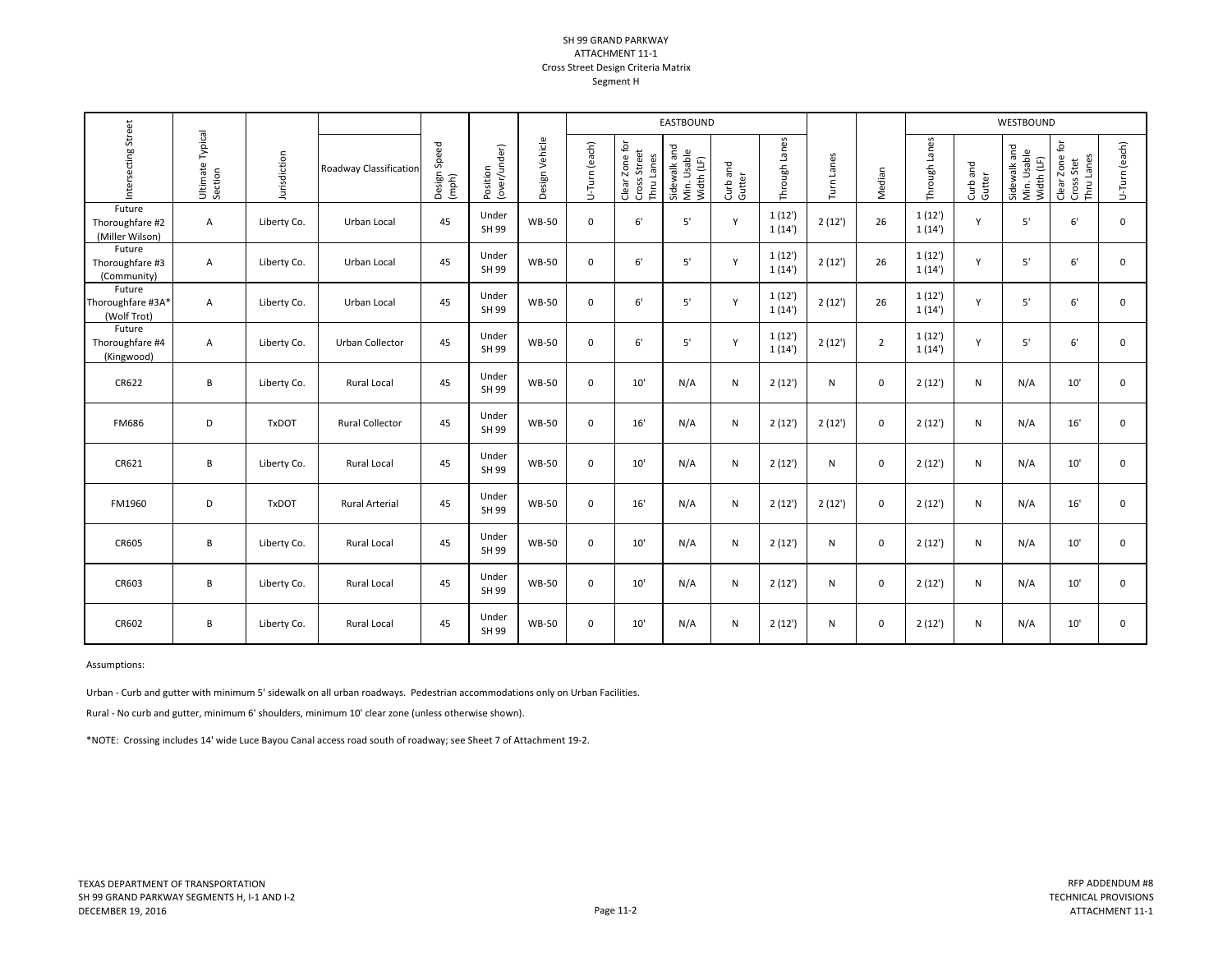## SH 99 GRAND PARKWAY ATTACHMENT 11‐1 Cross Street Design Criteria Matrix Segment I-1

|                                             |                             |              |                        |                       |                          |                | EASTBOUND     |                                              |                                           |                    |                 |            |                |                |                    | WESTBOUND                                 |                                            |               |
|---------------------------------------------|-----------------------------|--------------|------------------------|-----------------------|--------------------------|----------------|---------------|----------------------------------------------|-------------------------------------------|--------------------|-----------------|------------|----------------|----------------|--------------------|-------------------------------------------|--------------------------------------------|---------------|
| Intersecting<br>Street                      | Ultimate Typical<br>Section | Jurisdiction | Roadway Classification | Design Speed<br>(mph) | Position<br>(over/under) | Design Vehicle | U-Turn (each) | Clear Zone for<br>Cross Street<br>Thru Lanes | Sidewalk and<br>Min. Usable<br>Width (LF) | Curb and<br>Gutter | Through Lanes   | Turn Lanes | Median         | Through Lanes  | Curb and<br>Gutter | Sidewalk and<br>Min. Usable<br>Width (LF) | Clear Zone for<br>Thru Lanes<br>Cross Stet | U-Turn (each) |
| <b>US90</b>                                 | E                           | <b>TxDOT</b> | <b>Rural Arterial</b>  | 45                    | Under<br>SH 99           | <b>WB-50</b>   | $\mathbf 0$   | 30'                                          | N/A                                       | $\mathsf{N}$       | 2(12')          | N/A        | 0              | 2(12')         | N                  | N/A                                       | 30'                                        | $\mathbf 0$   |
| CR491                                       | н                           | Liberty Co.  | Rural Local            | 30                    | N/A                      | <b>WB-50</b>   | $\pmb{0}$     | 10'                                          | N/A                                       | N                  | 1(10')          | ${\sf N}$  | 0              | 1(10)          | N                  | N/A                                       | 10'                                        | $\mathsf 0$   |
| FM1413                                      | D                           | <b>TxDOT</b> | Rural Collector        | 45                    | Under<br>SH 99           | <b>WB-50</b>   | $\mathbf 0$   | 16'                                          | N/A                                       | ${\sf N}$          | 2(12')          | 2(12')     | 0              | 2(12')         | N                  | N/A                                       | 16'                                        | 0             |
| Future<br>Thoroughfare #5A                  | D                           | Liberty Co.  | Rural Local            | 45                    | Under<br>SH 99           | <b>WB-50</b>   | $\mathbf 0$   | 16'                                          | N/A                                       | N                  | 2(12')          | 2(12')     | 0              | 2(12')         | N                  | N/A                                       | 16'                                        | $\mathbf 0$   |
| Future<br>Thoroughfare #5B<br>(Sta 2549+95) | н                           | Liberty Co.  | Rural Local            | 45                    | Under<br>SH 99           | <b>WB-50</b>   | $\mathbf 0$   | 10'                                          | N/A                                       | ${\sf N}$          | 1(12')          | ${\sf N}$  | 0              | 1(12')         | N                  | N/A                                       | 10'                                        | $\mathsf 0$   |
| Future<br>Thoroughfare #5B<br>(Sta 2551+25) | B                           | Liberty Co.  | Rural Local            | 45                    | Under<br>SH 99           | <b>WB-50</b>   | $\mathbf 0$   | 10'                                          | N/A                                       | N                  | 2(12')          | N          | $\mathbf 0$    | 2(12')         | N                  | N/A                                       | 10'                                        | $\mathbf 0$   |
| Future<br>Thoroughfare #5C                  | D                           | Liberty Co.  | Rural Local            | 45                    | Under<br>SH 99           | <b>WB-50</b>   | $\mathbf 0$   | 16'                                          | N/A                                       | N                  | 2(12')          | 2(12')     | 0              | 2(12')         | N                  | N/A                                       | 16'                                        | $\mathbf 0$   |
| SH146                                       | D                           | <b>TxDOT</b> | <b>Rural Arterial</b>  | 45                    | Under<br>SH 99           | <b>WB-50</b>   | 0             | 16'                                          | N/A                                       | N                  | 2(12')          | 2(12')     | 0              | 2(12')         | Ν                  | N/A                                       | 16'                                        | $\mathbf 0$   |
| FM565*<br>(North Crossing)                  | D                           | <b>TxDOT</b> | Rural Collector        | 45                    | Under<br>SH 99           | <b>WB-50</b>   | $\mathbf{1}$  | 10'                                          | N/A                                       | N                  | 2(12')          | 2(12')     | $\mathbf 0$    | 2(12')         | N                  | N/A                                       | 10'                                        | $\mathbf 0$   |
| Future<br>Thoroughfare #6                   | А                           | Chambers Co. | Urban Local            | 45                    | Under<br>SH 99           | <b>WB-50</b>   | $\mathbf{1}$  | 6'                                           | 5'                                        | Y                  | 1(12')<br>1(14) | 2(12')     | $\overline{4}$ | 1(12)<br>1(14) | Y                  | $5^{\circ}$                               | 6'                                         | $\mathbf{1}$  |
| IH10 Eastbound<br>Frontage Road             | $\overline{1}$              | <b>TxDOT</b> | Urban Collector        | 45                    | Under<br>SH 99           | <b>WB-50</b>   | N/A           | N/A                                          | N/A                                       | N/A                | N/A             | 1(12)      | $\mathbf 0$    | 2(12')         | Y                  | 5'                                        | 6'                                         | 1             |
| <b>IH10 Mainlanes</b>                       | N/A                         | <b>TxDOT</b> | Rural Freeway          | 70                    | Under<br>SH 99           | N/A            | $\pmb{0}$     | 30'                                          | Match Existing Mainlanes and Structures   |                    |                 |            |                |                |                    |                                           |                                            | $\mathbf 0$   |
| IH10 Westbound<br>Frontage Road             | $\overline{1}$              | <b>TxDOT</b> | Urban Collector        | 45                    | Under<br>SH 99           | <b>WB-50</b>   | 1             | 6'                                           | 5'                                        | Y                  | 2(12')          | 1(12)      | $\mathbf 0$    | N/A            | N/A                | N/A                                       | N/A                                        | N/A           |
| Future<br>Thoroughfare #7                   | Α                           | Chambers Co. | Urban Local            | 45                    | Under<br>SH 99           | <b>WB-50</b>   | $\mathbf 0$   | 6'                                           | 5'                                        | Y                  | 1(12)<br>1(14)  | 2(12')     | $\overline{2}$ | 1(12)<br>1(14) | Y                  | $5^{\circ}$                               | 6'                                         | $\mathbf 0$   |
| Kilgore Road                                | А                           | Chambers Co. | Urban Local            | 45                    | Under<br>SH 99           | <b>WB-50</b>   | $\mathbf 0$   | 6'                                           | $5'$                                      | Y                  | 1(12)<br>1(14)  | 2(12')     | $\overline{2}$ | 1(12)<br>1(14) | Y                  | 5'                                        | 6'                                         | 0             |

Assumptions:

Urban ‐ Curb and gutter with minimum 5' sidewalk on all urban roadways. Pedestrian accommodations only on Urban Facilities.

Rural ‐ No curb and gutter, minimum 6' shoulders, minimum 10' clear zone (unless otherwise shown).

\*NOTE: Crossing includes 14' wide Barbers Hill Canal access road south of roadway; see Sheet 18 of Attachment 19‐2.